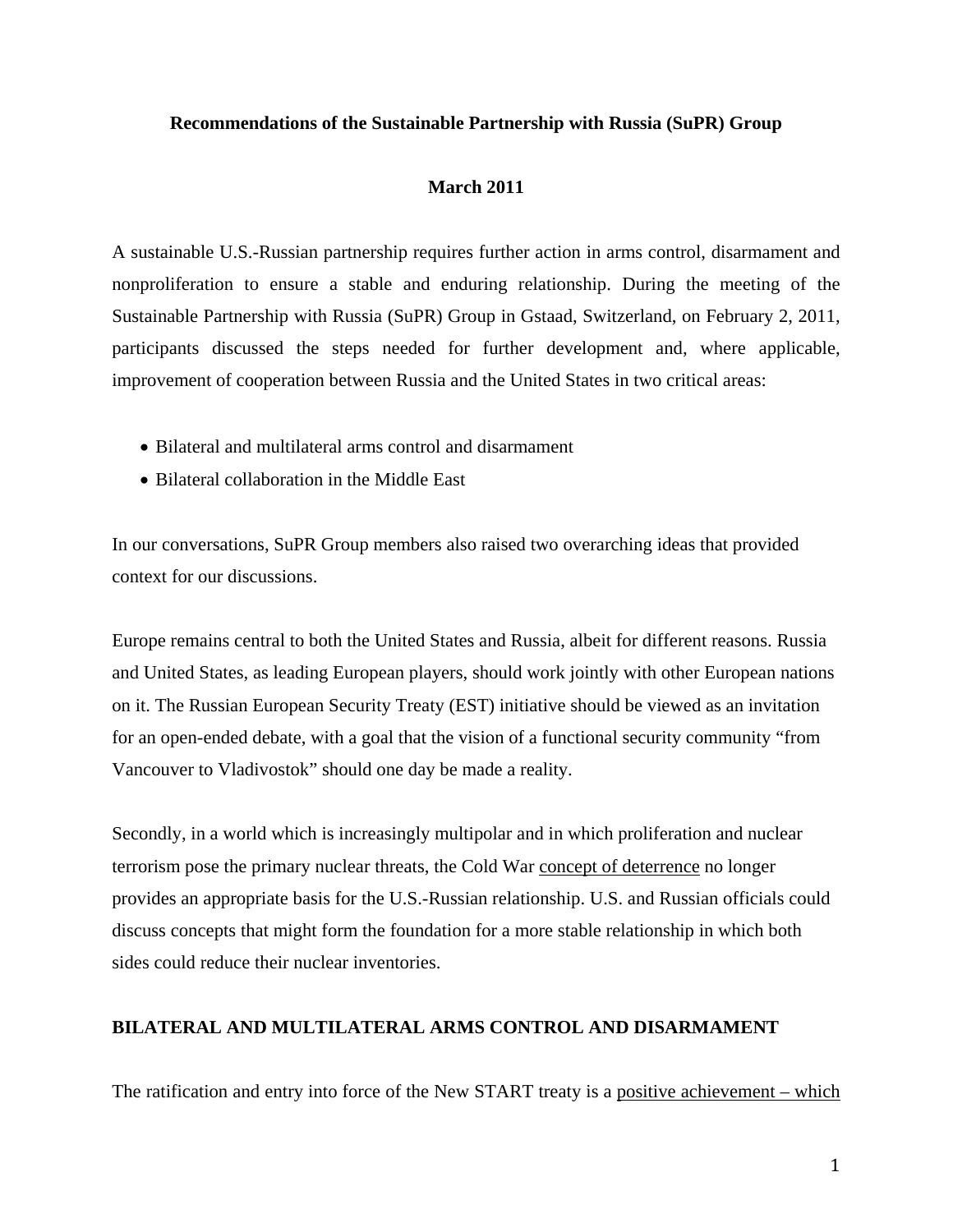helped the United States and Russia to "reset" their relationship – but is only a first step in nuclear disarmament. There is a 50/50 chance that this relationship could relapse into a cold pause and not find the momentum necessary for future cooperation.

To maintain the momentum of the New START treaty, the United States and Russia could take action on several issues simultaneously, including:

- *Further Nuclear Reductions.* The U.S. and Russia could accelerate the reductions mandated by New START ahead of the 2018 implementation deadline, so that they are implemented by 2014 (prior to the next NPT Review Conference). At the same time, the countries could begin new bilateral negotiations in 2011 aimed at further reductions of strategic offensive nuclear weapons down to 1000 warheads or below. In the next round of negotiations, the sides could discuss limits on deployed strategic systems (warheads and delivery vehicles), deployed and non-deployed launchers, non-strategic nuclear weapons and non-deployed strategic warheads.<sup>[1](#page-1-0)</sup> In parallel, the U.S. and Russian governments could consider:
	- o Reducing the operational status of nuclear weapons, which could be seen as not only as a technical fix, but also as a strategic step in deemphasizing the military role of nuclear weapons.
	- o Steps to prepare for broadening the nuclear arms reductions process to include other nuclear weapons states. (Some SuPR participants believe that reductions in non-strategic nuclear forces should best be handled in a multilateral forum.)
- *Missile Defense*. The SuPR Group recognizes that there is an interrelationship between strategic offensive weapons and strategic defensive weapons. Some participants believe that limits on missile defense may be necessary if Russia is to agree to further nuclear

<span id="page-1-0"></span><sup>&</sup>lt;sup>1</sup> Some SuPR Group participants, though not expressing the view of the majority of the Group, believe that a new agreement should include a single limit covering all U.S. and Russian nuclear warheads, with a sublimit of 1000 deployed strategic warheads.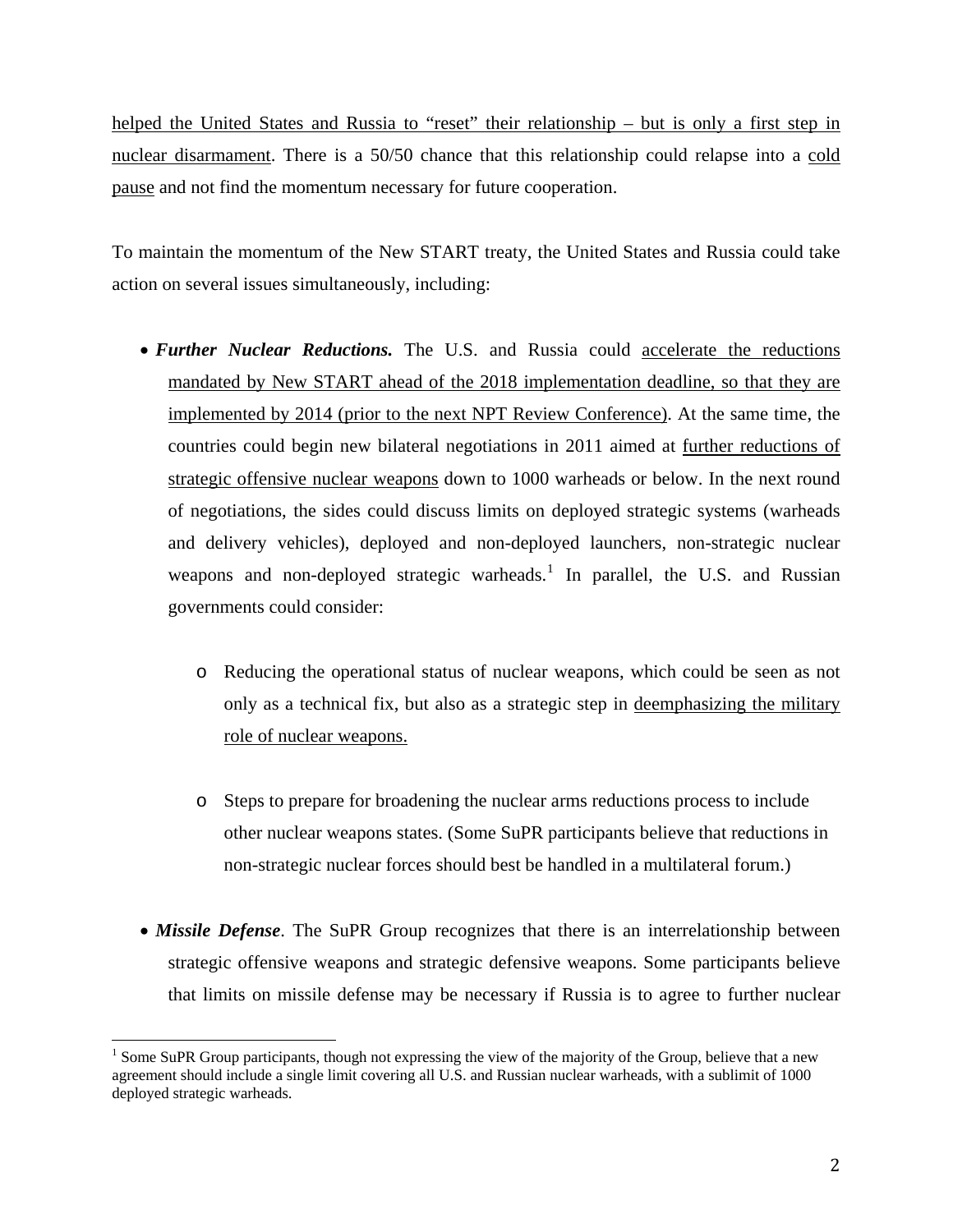reductions, while others believe that the U.S. Senate will not ratify any treaty with meaningful missile defense limits. The SuPR Group believes that NATO-Russia missile defense cooperation may offer a way out of this dilemma. The U.S. and Russian governments could consider:

- o Greater transparency regarding their missile defense programs.
- o Integration of warning and assessment data from U.S. and Russian radars and other sensors in a single, jointly-manned NATO-Russia center.
- o Integration of the decision to launch an interceptor missile by agreeing in advance on a set of NATO-Russia protocols that would determine whether NATO and/or Russian interceptors would engage a particular ballistic missile. $<sup>2</sup>$  $<sup>2</sup>$  $<sup>2</sup>$  The same</sup> protocols could guide NATO and Russian military officers in their separate decisions to launch interceptor missiles, forming a common missile defense system for Europe without need for a single, overall NATO or Russian commander. In this system, NATO and Russian missile defense capabilities would be additive to one another.
- *Non-strategic (or "Tactical") Nuclear Weapons*. Finding an agreement on non-strategic nuclear weapons has always been difficult because of the disparity in such weapons, the difficulty to verify compliance, and their central role in Russia's military concept. To overcome this impasse, the U.S. and Russian governments need to establish common definitions of what they include in non-strategic, sub-strategic, and tactical nuclear weapons. Both governments, in our view, could consider:
	- $\circ$  A requirement that all nuclear weapons be based on national territories<sup>[3](#page-2-1)</sup>.

<span id="page-2-0"></span> $2^{2}$  Such protocols would be necessary even for a NATO-only or Russia-only missile defense system, as the short flight times of attacking ballistic missiles will require that decisions on launching interceptors be pre-programmed, subject only to a human decision to execute.

<span id="page-2-1"></span> $3$  Some participants suggested this could be possible within the context of an acceptable bilateral treaty reducing and limiting all U.S. and Russian nuclear weapons, while others insisted that it should be done through a UN Security Council Resolution co-sponsored by Russia and the United States and addressing nuclear weapons of all nations.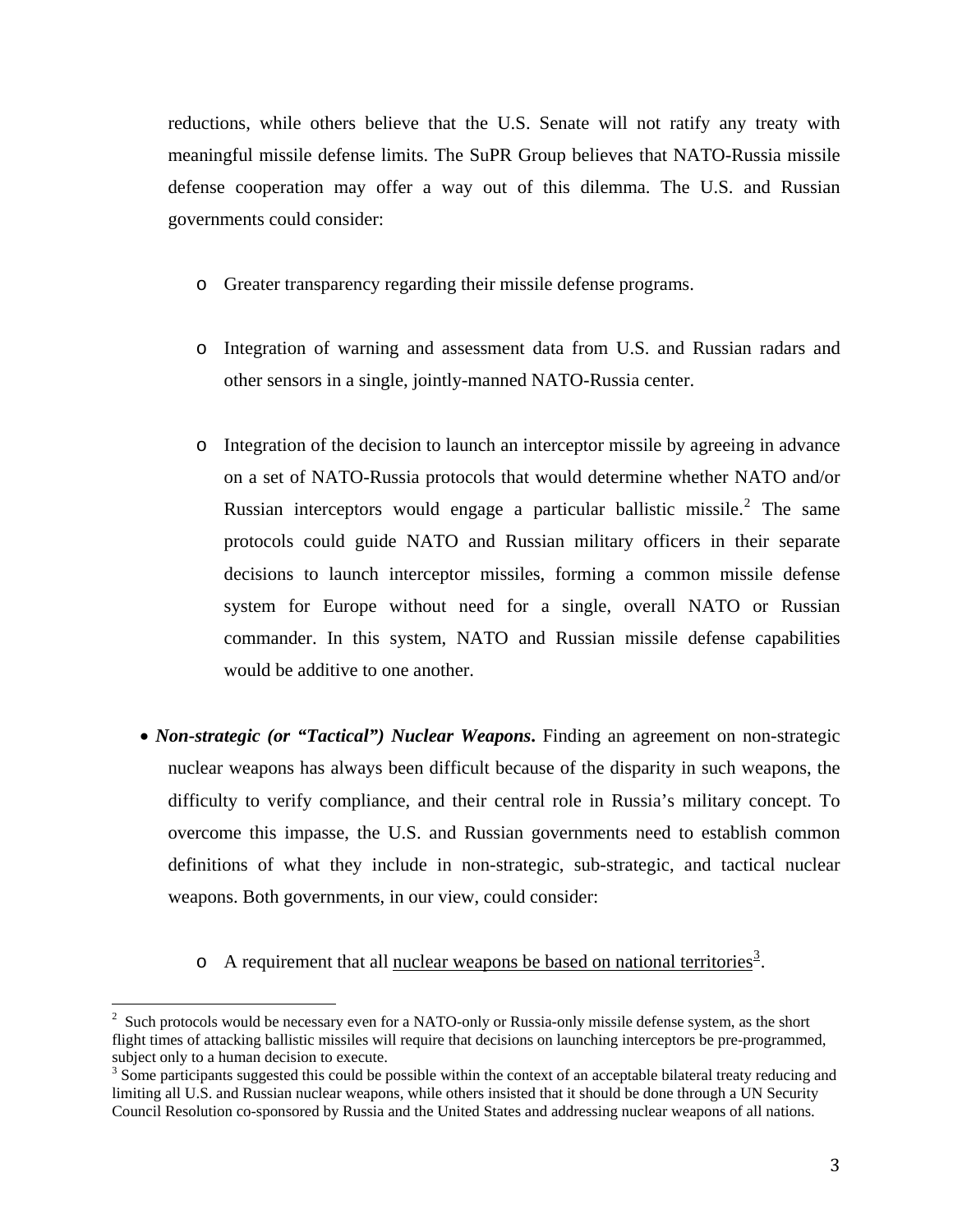- o Implementation of the recommendations contained, in the form of the Action Plan, in the Final Document of the 2010 NPT Review Conference, avoiding a "pick-and-choose" approach of taking only those actions that coincide with national preferences.
- o Increased transparency on both sides.
- *Conventional Forces in Europe Treaty***.** SuPR Group participants agree that progress on the CFE Treaty regime could facilitate a new U.S.-Russian agreement on further nuclear arms cuts. CFE and non-strategic nuclear weapons-related issues could be put in a broader context of re-building European security architecture.
- *Publicizing Warhead Elimination.* Regarding transparency and confidence-building, Russia and the United States could make public unilateral annual declarations regarding their elimination of nuclear warheads. These declarations could include data on how many warheads were eliminated, how much nuclear material was extracted and, when applicable, converted for civilian purposes.
- *Weapons in Outer Space*. Some SuPR Group members indicated that opening of a multilateral negotiation process on the issue of banning nuclear weapons from outer space should be desirable. In the view of those participants, the negotiations' starting point could be Russia's and China's draft treaty on the Prevention of the Placement of Weapons in Outer Space, or another mutually acceptable draft.
- *Role of Nuclear Weapons*. The United States and Russia could reassess their national nuclear policies and the role of nuclear weapons in them. This could including banning the development of new types of nuclear weapons, reducing the role of nuclear weapons in national policies, and taking steps to reduce the risk of accidental use of nuclear weapons.

## **COLLABORATION IN THE MIDDLE EAST**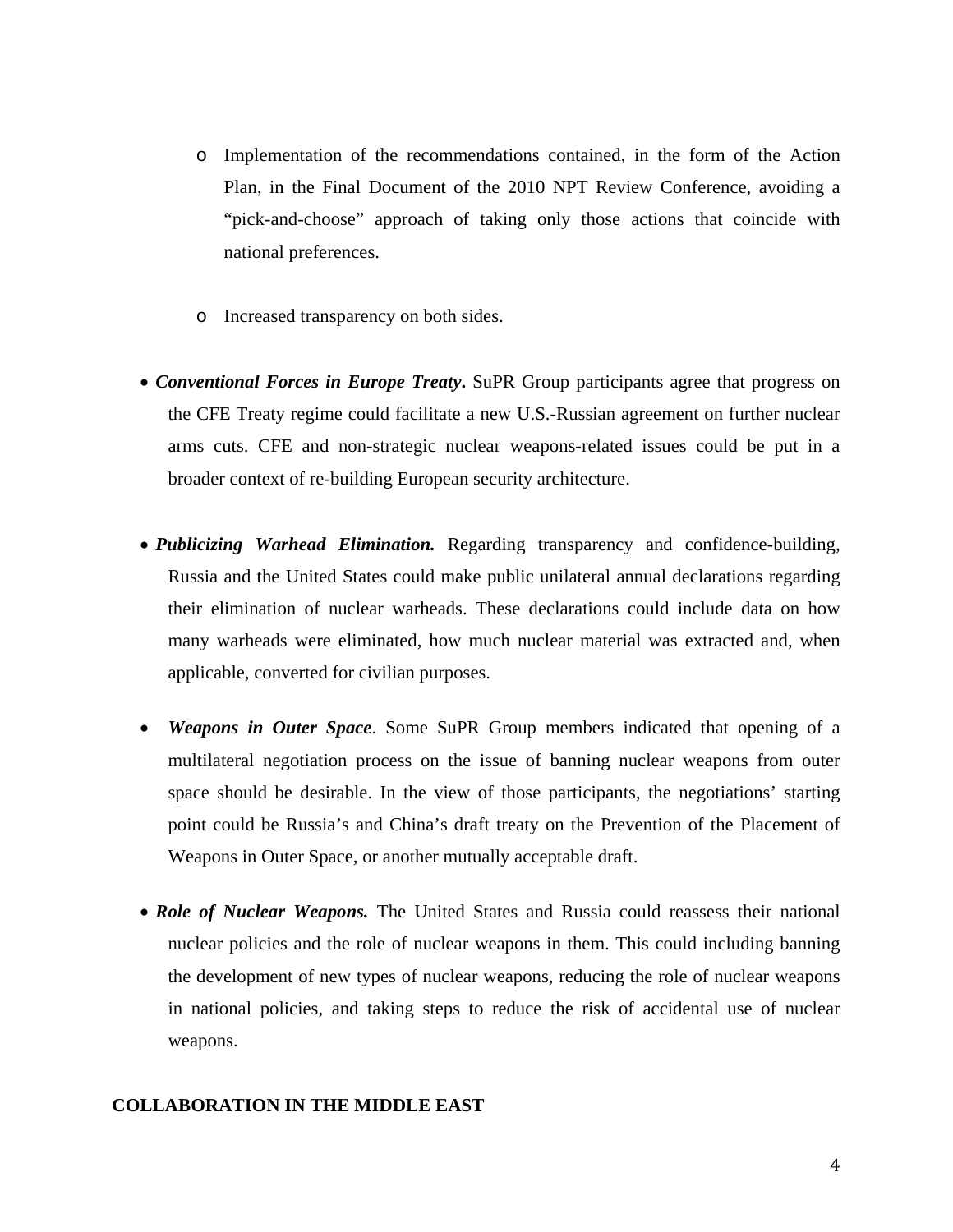Regional cooperation in the Middle East is limited by political instability, lack of trust and lack of unity. The SuPR Group recommends strengthening practical cooperation between the United States and Russia in that region as a step toward a Middle East free of weapons of mass destruction. Potential collaboration in nuclear energy in the Middle East and confidence-building measures could also contribute to easing tension in the region. To further these objectives, the governments of the United States and Russia could pursue joint action in the following areas:

- *Nonproliferation Efforts*. The SuPR Group believes the United States and Russia could take active steps to widen participation by states in the Middle East in the international architecture of WMD nonproliferation, including the CTBT, BWC, CWC and the IAEA's Additional Protocol, as well as the Nuclear Security Summit. The United States and Russia should continue to call for universal adherence to and compliance with the Nuclear Nonproliferation Treaty, including by Israel and Iran. Efforts could begin now to make the 2015 NPT Review Conference a success.
- *Promotion of Peaceful Uses of Civilian Nuclear Energy*. The development of peaceful civilian nuclear programs will continue in the Middle East for the foreseeable future. Closer collaboration between the United States and Russia in helping states in the Middle East develop nuclear energy is necessary to ensure its peaceful uses, but can also be a positive force for sustainable and predictable development of the region. To further these objectives, the United States and Russia could consider:
	- o Creation of international nuclear fuel banks providing LEU.
	- o Creation of joint monitoring and management measures, and commitments not to use force against civilian nuclear installations in the region.
	- o Creation of international centers for management of spent nuclear fuel and radioactive waste and a framework for facilitating cradle-to-grave fuel supply services.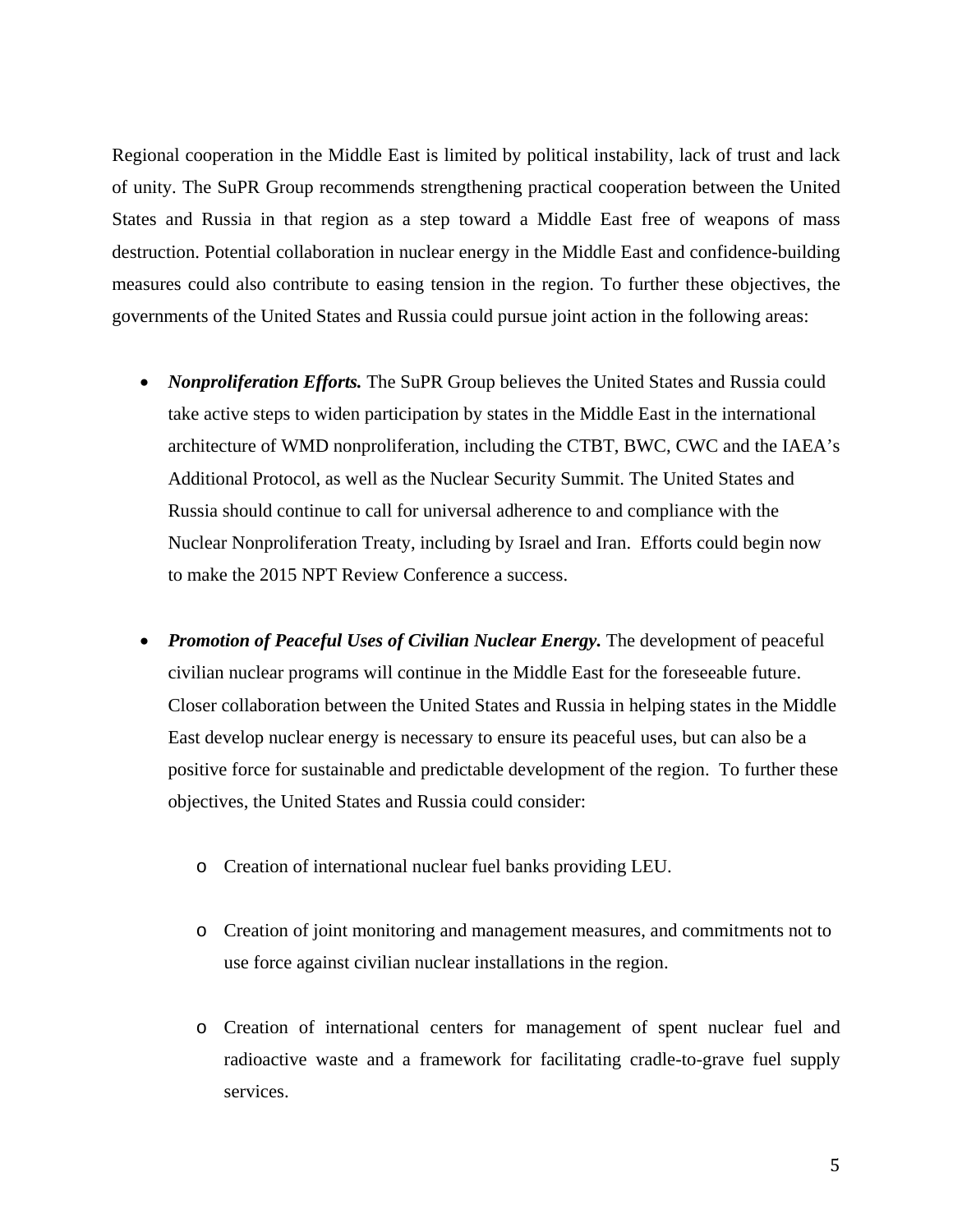- *Progress Toward a Nuclear Weapon-Free Zone in the Middle East*. The United States and Russia should take an active role in facilitating the success of the 2012 Conference on establishing a Weapons of Mass Destruction-Free Zone in the Middle East by taking, together with the United Kingdom, concrete actions toward conference preparation. No delay on this front can by justified. The objectives and universal safeguards of the IAEA could be reinforced by the implementation of the Additional Protocol by all states of the region. Additionally, as a confidence-building measure, some SuPR Group members advocated for pressing Israel for greater transparency – particularly regarding the Dimona reactor as well as regarding other Israeli nuclear infrastructure.
- *Assessing regional nuclear and missile threats.* SuPR Group members disagreed on the threat assessment coming from nuclear and missile programs in the region. While some believed that the most immediate threat in the Middle East is Iran's clandestine nuclear program others insisted that it is Israel and its nuclear-weapons program should be addressed first, as Israel remains the only state in the Middle East to be outside the NPT and to possess nuclear weapons. The situation with Iran and its intentions, on the other hand, remains unclear. SuPR Group members agreed that while the challenges coming from Iran's nuclear and missile programs should not be exaggerated, they also cannot be ignored. Evidence suggests that Iran's ballistic missiles will not be able to strike Western Europe before 2014 or the United States before 2020 – at the earliest. Group members agreed that the joint assessment of regional nuclear and missile threats between Russia and the United States as well as between Russia and U.S. scholars should be accelerated to address this issue.
- *Iranian Nuclear Program.* SuPR Group members agree that any military strike against Iran – under any pretext – would be dangerous and counterproductive. At the same time, the latent Iranian nuclear program is not going to disappear by itself. Short-term steps that could be taken by Russia and the United States include:
	- o Re-energizing and elevating bilateral consultations on the Iranian nuclear issue, with the goal of working toward a common understanding of the risks and a